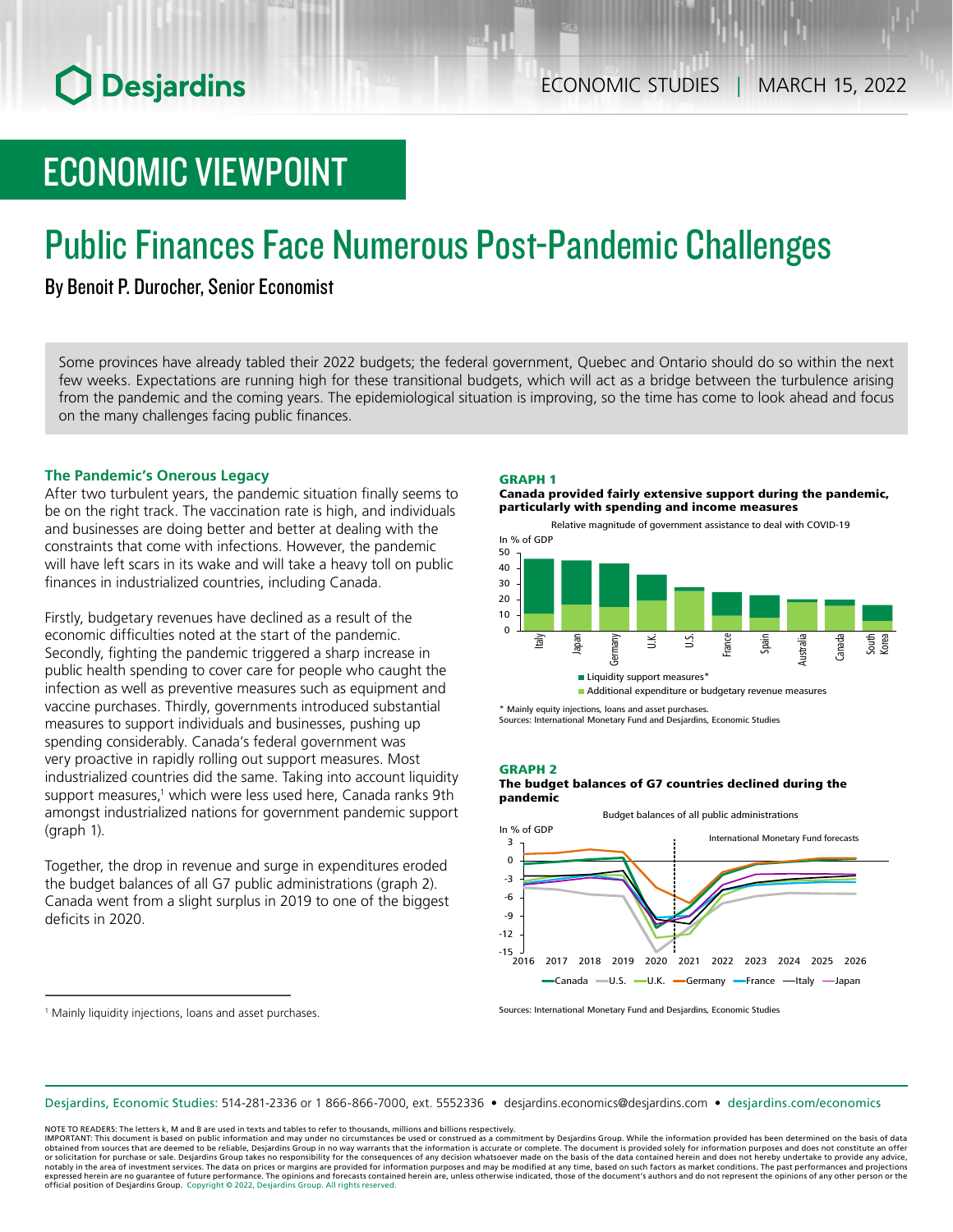# **O** Desjardins

Attention is increasingly focused on what will happen after the pandemic, and it is becoming clear that Canada's federal and provincial governments face many challenges. Expectations for the 2022 budgets are high.

## Reduction in Budget Deficits

As the situation slowly normalizes, one priority of governments should be to fine tune their recovery plans for public finances. This is a matter of not losing the ground gained through the budgetary efforts made over the last few years and decades. Federally, the fall update was already showing a substantial decrease in the deficit by 2026–2027. In Quebec, last fall's projections still featured a \$4B deficit in 2026–2027: a sharp contrast with the balanced budgets seen prior to the pandemic. Ontario's fall update slightly reduced the projected future deficits, but 2023–2024 still included a \$12.9B deficit, showing how far there is to go in cleaning up public finances.

### Combating Climate Change

The federal and most provincial governments have taken various measures to support the fight against climate change. This issue remains critical, as the energy transition will require substantial investments in the coming years. Governments will have to develop new public infrastructures, including electrifying transportation and developing renewable energies; additional measures will also be needed to promote business investment in this area and support households through the transition.

### Closing the Gaps in the Health Care System

The pandemic highlighted certain shortcomings in the country's health care system, and Quebec's in particular. The limited number of hospital beds as well as shortages of medical staff are major issues that resurfaced during the crisis. This lack of capacity suggests that difficulties could persist over the coming years. We are not specialists in this matter, so it is hard to point to specific solutions. However, it seems clear that we will have to change how we approach health care. Overall, the problem does not seem to be coming from substantial underfunding; adding financial resources will not necessarily guarantee a better result. According to the Organisation for Economic Co-operation and Development (OECD), health spending<sup>2</sup> as a ratio of GDP in Canada is 10.8%, putting it in 7th place among industrialized nations and well ahead of the average of 8.8% (graph 4 on page 3).

These deficits triggered a net increase in public administration debt (graph 3). This higher debt will be an additional burden in the coming years or even decades, as debt service will rise sharply. The anticipated interest rate hike will certainly aggravate the situation. It is likely to reduce government financial leeway for the next few years. To deal with that, some very tough choices will have to be made: either cut back on public spending or increase budgetary revenue more significantly through tax hikes. Economic growth could suffer either way. Governments could also opt for the status quo and grapple with the greater risk posed by higher debt. No matter what, the pandemic will clearly leave a lasting scar on public finances in industrialized countries.

#### GRAPH 3

#### The size of the public debt could decrease further in Canada in the years to come



\* With a disproportionate ratio of 254.1% in 2021, Japan was excluded from the graph. Sources: International Monetary Fund and Desjardins, Economic Studies

International Monetary Fund (IMF) projections, however, are fairly encouraging for Canada, as the balance for all public administrations could once again close in on equilibrium as of 2023. Canada could thus be one of the few G7 nations to see the relative size of its public debt gradually decline. This could give Canada a competitive edge internationally on its public finances, potentially leading to lower interest rates compared to other countries, among other things.

However, these estimates for Canada seem quite uncertain given the substantial residual deficits that the federal government and a number of provinces still project for the coming years. The 2022 budgets soon to be released by the federal government and the provinces will allow us to take stock of the situation. Economic growth has been robust in the last few quarters, and tax revenues are expected to accelerate given the strong price growth, so there is room to hope that the upcoming government budget projections will include an improvement to the estimated budget balances for the years to come. For example, Alberta recently released its 2022 budget, which shows a net improvement in the budget balance that takes it back into the black in 2022–2023, ending a run of seven consecutive deficit years. Clearly, rising energy prices are giving the province's public finances a lot of support.

<sup>2</sup> Health spending measures final consumption of health care goods and services (i.e., current health expenditures), including individual health care (curative care, rehabilitation treatment, long-term care, auxiliary services and medical goods) and collective services (prevention and public health services as well as health administration), but excludes capital spending.